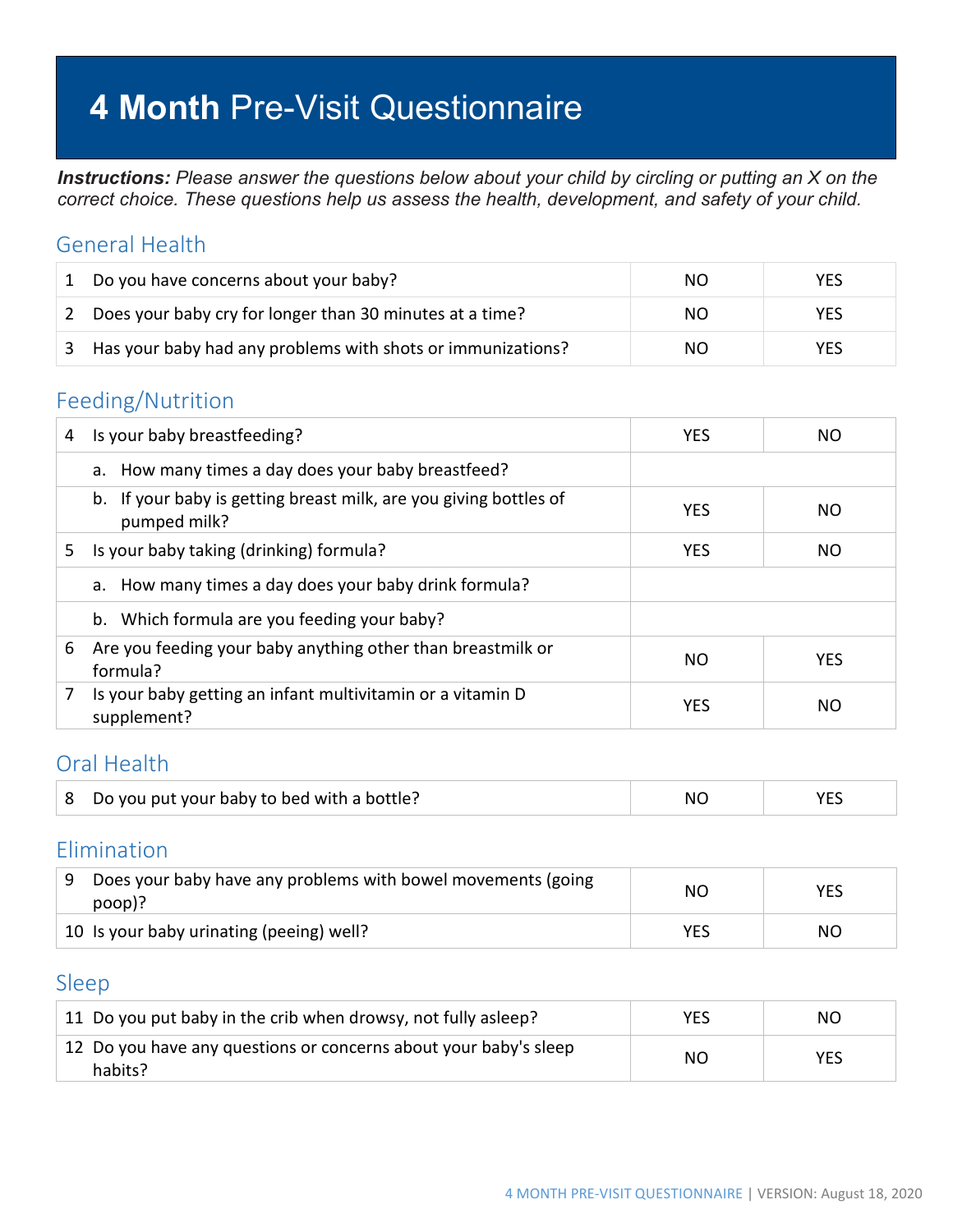# Development

| 13 Does your baby coo, babble, and laugh?              | <b>YES</b> | NO. |
|--------------------------------------------------------|------------|-----|
| 14 Does your baby move all arms and legs well?         | <b>YES</b> | NO. |
| 15 Does your baby try to reach for objects?            | <b>YES</b> | NO. |
| 16 Does your baby roll over?                           | <b>YES</b> | NO. |
| 17 Does your baby lift his/her upper body on elbows?   | <b>YES</b> | NO  |
| 18 Does your baby have good head control?              | <b>YES</b> | NO. |
| 19 Do you hold, cuddle, talk, and play with your baby? | <b>YES</b> | NO. |

# Social Stressors

| 20 If there are other children in the house, are they adjusting<br>well to your baby?                           | <b>YES</b> | NO.        | Doesn't<br>apply |
|-----------------------------------------------------------------------------------------------------------------|------------|------------|------------------|
| 21 Are you having any family stress?                                                                            | NO.        | <b>YES</b> |                  |
| 22 Within the past 12 months have you worried that your<br>food would run out before you got money to buy more? | NO.        | <b>YES</b> | <b>SOMETIMES</b> |
| 23 Within the past 12 months did you run out of food and you<br>didn't have money to get more?                  | NΟ         | <b>YES</b> | <b>SOMETIMES</b> |
| 24 Do you ever feel angry or frustrated with your baby?                                                         | NΟ         | YES        |                  |

## Safety

| 25 Does your baby sleep on his/her back?                                                                   | <b>YES</b>    | NO.        |                  |
|------------------------------------------------------------------------------------------------------------|---------------|------------|------------------|
| 26 Where does your baby sleep?                                                                             | Crib/Bassinet | Other      |                  |
| 27 Do you always keep a hand on your baby when placed<br>above the floor? (like on a changing table)       | <b>YES</b>    | NO.        |                  |
| 28 Does your baby wear any jewelry (including necklaces)?                                                  | NO.           | <b>YES</b> |                  |
| 29 Does your baby ride in a rear-facing safety seat, in the<br>back seat?                                  | <b>YES</b>    | NO.        |                  |
| 30 Does anyone smoke or vape around your baby?                                                             | NO            | <b>YES</b> |                  |
| 31 Do you have working smoke and carbon monoxide<br>detectors in your home?                                | <b>YES</b>    | NO.        |                  |
| 32 If your child has fair skin, do you apply sunscreen if out in<br>the sun for longer than 15-30 minutes? | <b>YES</b>    | NΟ         | Doesn't<br>apply |